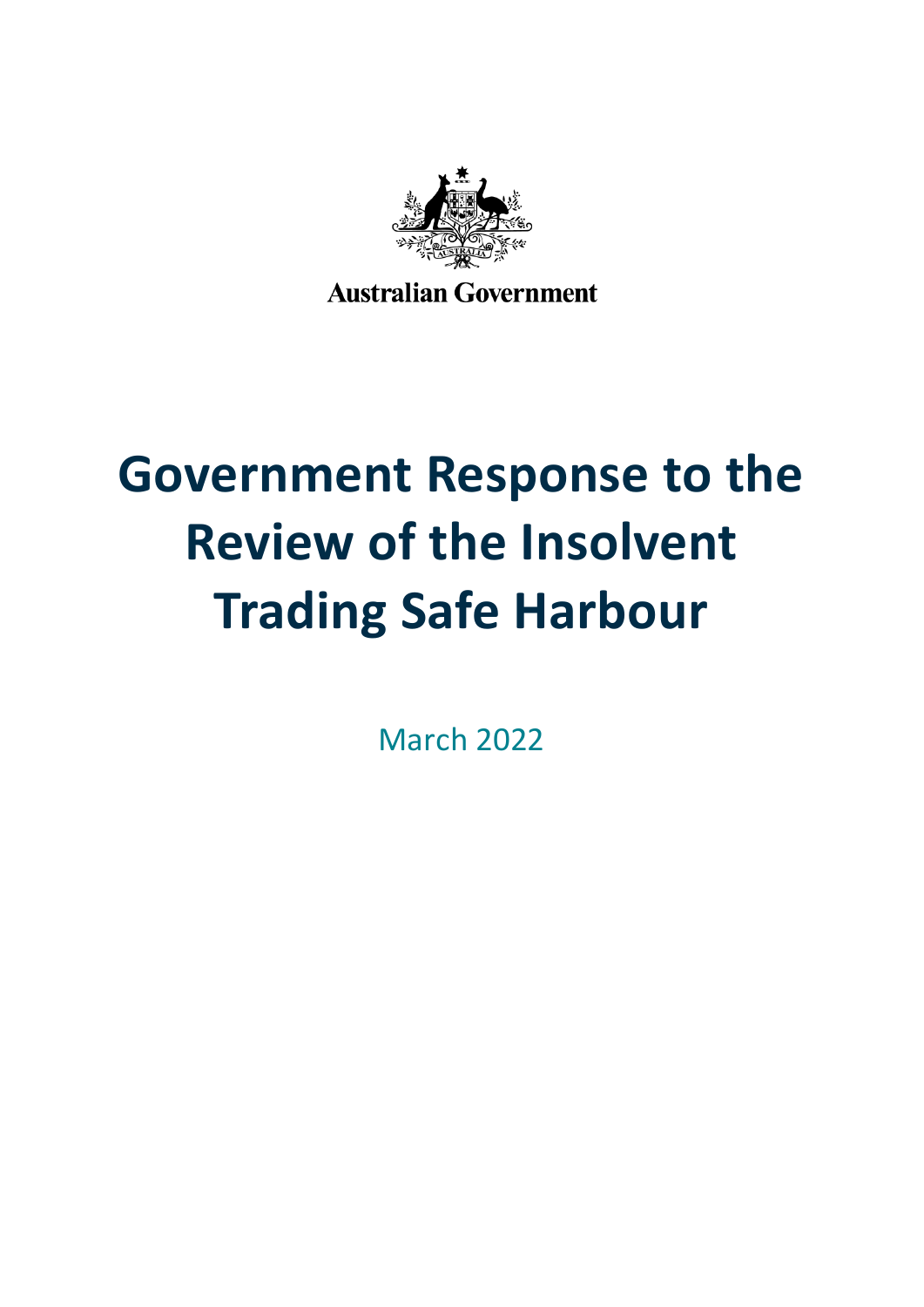#### © Commonwealth of Australia 2022

This publication is available for your use under a [Creative Commons Attribution 3.0 Australia](http://creativecommons.org/licenses/by/3.0/au/deed.en) licence, with the exception of the Commonwealth Coat of Arms, the Treasury logo, photographs, images, signatures and where otherwise stated. The full licence terms are available from [http://creativecommons.org/licenses/by/3.0/au/legalcode.](http://creativecommons.org/licenses/by/3.0/au/legalcode)



Use of Treasury material under a [Creative Commons Attribution 3.0 Australia](http://creativecommons.org/licenses/by/3.0/au/deed.en) licence requires you to attribute the work (but not in any way that suggests that the Treasury endorses you or your use of the work).

*Treasury material used 'as supplied'.*

Provided you have not modified or transformed Treasury material in any way including, for example, by changing the Treasury text; calculating percentage changes; graphing or charting data; or deriving new statistics from published Treasury statistics — then Treasury prefers the following attribution:

*Source: The Australian Government the Treasury*.

#### **Derivative material**

If you have modified or transformed Treasury material, or derived new material from those of the Treasury in any way, then Treasury prefers the following attribution:

*Based on The Australian Government the Treasury data*.

#### **Use of the Coat of Arms**

The terms under which the Coat of Arms can be used are set out on the Department of the Prime Minister and Cabinet website (se[e www.pmc.gov.au/government/commonwealth-coat-arms](http://www.pmc.gov.au/government/commonwealth-coat-arm)).

#### **Other uses**

Enquiries regarding this licence and any other use of this document are welcome at:

Manager Media and Speeches Unit The Treasury Langton Crescent Parkes ACT 2600 Email: [media@treasury.gov.au](mailto:media@treasury.gov.au)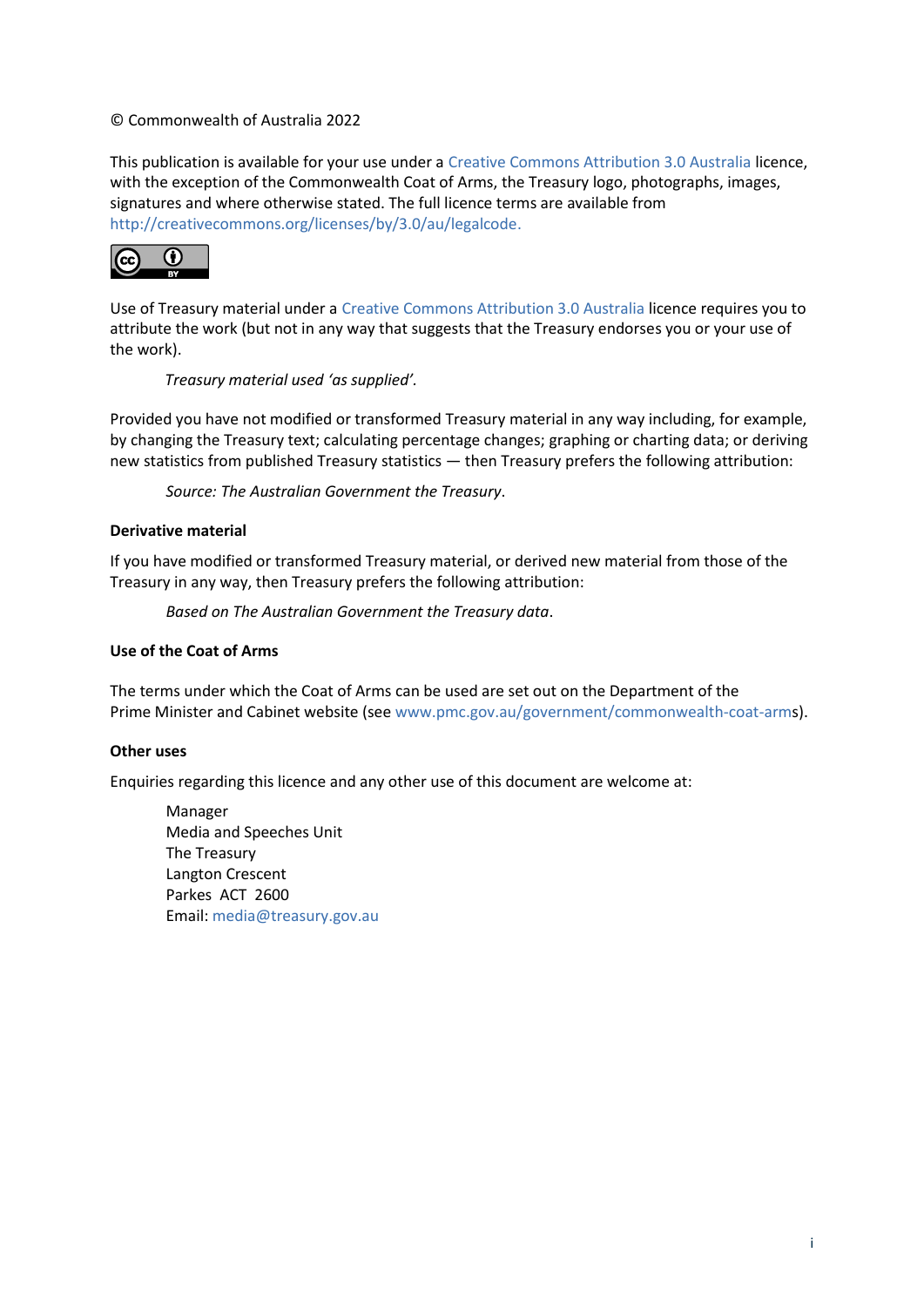## Introduction

The safe harbour was established under the *Treasury Laws Amendment (2017 Enterprise Incentives No. 2) Act 2017* as part of the Government's National Innovation and Science Agenda. It provides protection for company directors from personal liability for insolvent trading if the company is genuinely attempting to restructure.

The overarching aim of the safe harbour is to encourage directors to seek advice early on how to restructure and save financially distressed but viable companies, rather than closing down prematurely to avoid personal liability. This supports a culture of entrepreneurship and innovation, by providing breathing space for distressed businesses.

As part of the 2021-22 Budget, the Government announced that it would commence an independent Review into the insolvent trading safe harbour (the Review), to ensure that the safe harbour provisions remain fit for purpose and its benefits can extend to as many businesses as possible.

To support this commitment, an independent panel chaired by Ms Genevieve Sexton, with Ms Leanne Chesser and Mr Stephen Parbery as panel members, was appointed to undertake the Review. The Review was held for a three-month period between August and November 2021.

The Review highlighted the need to simplify and clarify the safe harbour provisions to improve the understanding of the provisions among directors and advisers. The need to promote awareness and education of the safe harbour to support the operation of the legislative provisions was also noted.

The Government thanks the independent Panel for the excellent manner in which the Review was conducted and for the work involved in completing the Review. The Government also thanks all those who made submissions to the inquiry or otherwise contributed to its work.

The Government's response to the Review's recommendations is below.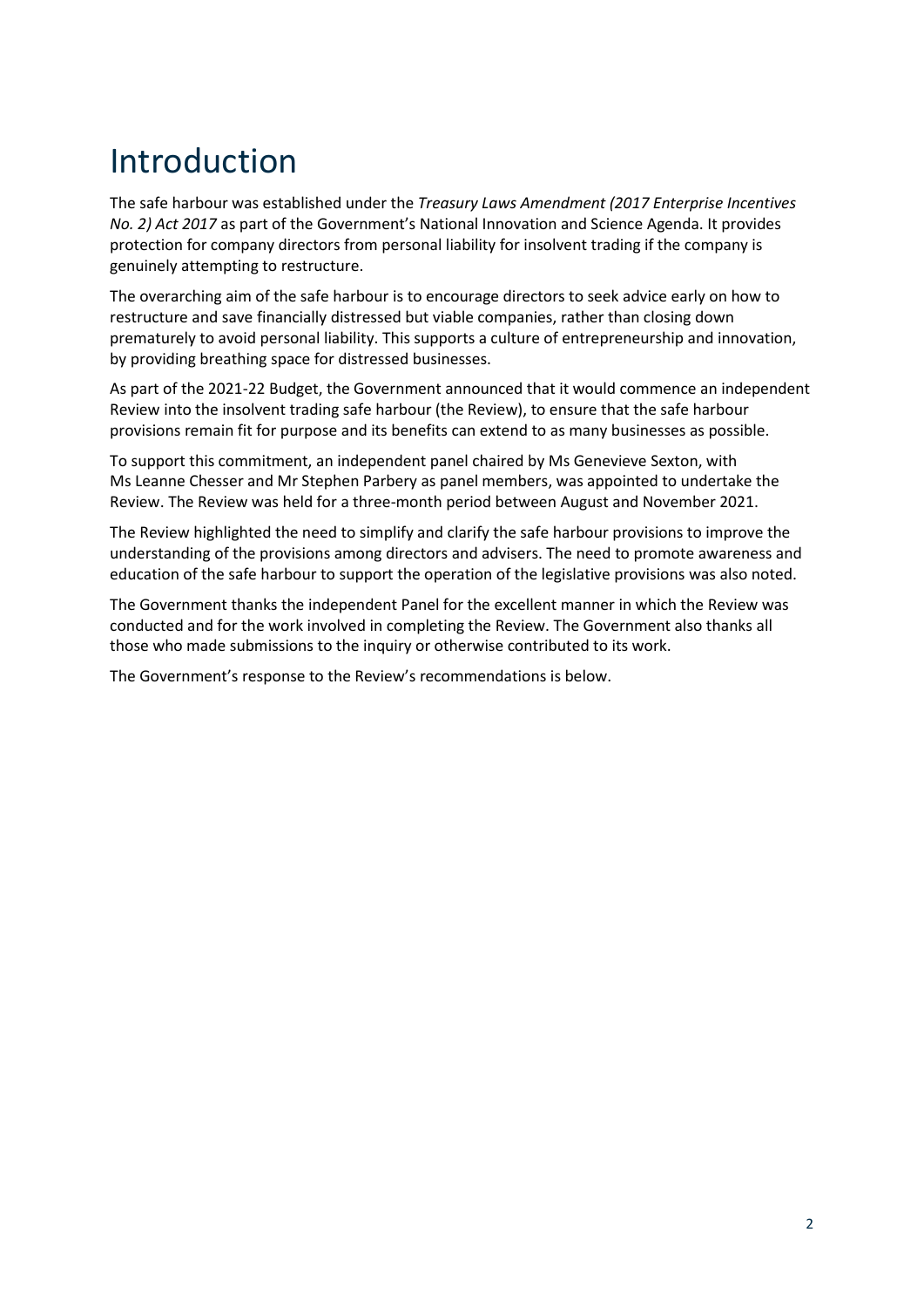### Government response to the Review of the Insolvent Trading Safe Harbour

| Recommendation                                                                                                                                                                                                                                                                                                                                           | <b>Government response</b>                                                                                                                                                                                                                                                                                                                                                                                                                                                                                                        |
|----------------------------------------------------------------------------------------------------------------------------------------------------------------------------------------------------------------------------------------------------------------------------------------------------------------------------------------------------------|-----------------------------------------------------------------------------------------------------------------------------------------------------------------------------------------------------------------------------------------------------------------------------------------------------------------------------------------------------------------------------------------------------------------------------------------------------------------------------------------------------------------------------------|
| <b>Recommendation 1</b><br>The Review recommends that section<br>588GA(1)(a) of the Corporations Act 2001 (Act)<br>be amended to include a reference to a person<br>starting to suspect the company is in financial<br>distress (in addition, and as an alternative to, a<br>person starting to suspect that the company<br>may become or be insolvent). | The Government agrees to this<br>recommendation.<br>Establishing solvency and insolvency under<br>section 95A of the Act requires complex<br>analysis which can be challenging for directors<br>to engage with.<br>The Government agrees that the concept of<br>financial distress may be more easily<br>understood by directors.                                                                                                                                                                                                 |
| <b>Recommendation 2</b><br>The Review recommends that the safe harbour<br>protections extend to the obligations of<br>directors under section 596AC, and that section<br>588GA be amended to refer to subsections<br>596AC(1) and (3).                                                                                                                   | The Government notes this recommendation.<br>Section 596AC relates to agreements or<br>transactions that avoid employee entitlements.<br>The Government will undertake further<br>consultation before considering whether to<br>implement this recommendation.                                                                                                                                                                                                                                                                    |
| <b>Recommendation 3</b><br>The Review recommends that section<br>588GA(1)(b) be amended to specifically refer to<br>debts incurred in the ordinary course of<br>business.                                                                                                                                                                                | The Government agrees to this<br>recommendation.<br>The Government considers that this<br>amendment would assist in facilitating<br>directors' understanding that debts incurred<br>'directly or indirectly in connection' with a<br>course of action extend to debts incurred in the<br>ordinary course of business.                                                                                                                                                                                                             |
| <b>Recommendation 4</b><br>The Review recommends that a plain English<br>'best practice guide' to safe harbour be<br>developed by Treasury in consultation with key<br>industry groups. The Review recommends that<br>this guide set out general eligibility criteria for<br>appropriately qualified advisers.                                           | The Government agrees to this<br>recommendation.<br>The Government recognises the benefits that a<br>best practice guide to safe harbour would have<br>for directors and advisers.<br>The Government considers that a best practice<br>guide should be developed in consultation with<br>key industry bodies, noting that the Australian<br>Securities and Investments Commission (ASIC)<br>would be the appropriate agency to release<br>such guidance. The Government notes the<br>Review's specific guidance suggestion below. |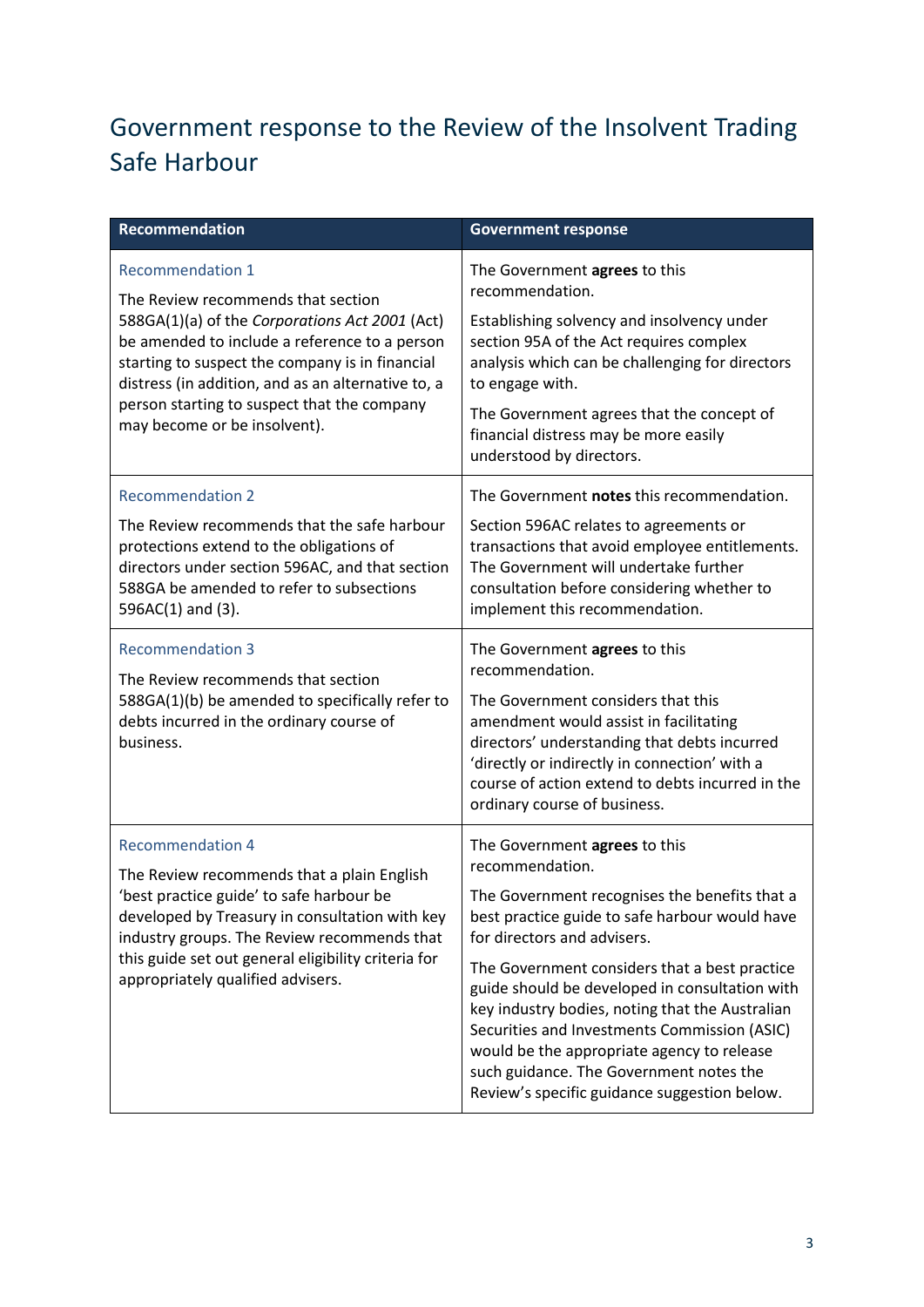| <b>Recommendation</b>                                                                                                                                                                                                                                                                                                                                                                                                                                                                                                               | <b>Government response</b>                                                                                                                                                                                                                                                                                                                                              |
|-------------------------------------------------------------------------------------------------------------------------------------------------------------------------------------------------------------------------------------------------------------------------------------------------------------------------------------------------------------------------------------------------------------------------------------------------------------------------------------------------------------------------------------|-------------------------------------------------------------------------------------------------------------------------------------------------------------------------------------------------------------------------------------------------------------------------------------------------------------------------------------------------------------------------|
| <b>Recommendation 5</b><br>The Review recommends section 588GB be<br>amended, to clarify that:<br>if books and records are in a director's<br>possession and control (even if they are not<br>the books and records 'of the company'),<br>and<br>those books and records are not provided to<br>$\bullet$<br>the administrator or liquidator at the time of<br>a formal appointment,<br>then the director will also be prevented from<br>producing those books and records to establish<br>safe harbour in any relevant proceeding. | The Government agrees to this<br>recommendation.<br>The Government considers that this legislative<br>change would make the section consistent with<br>the director's obligations under other<br>provisions of the Act which require a director to<br>deliver all books in their possession that relate<br>to the company.                                              |
| <b>Recommendation 6</b><br>The Review recommends either the reference<br>to the term 'restructuring' in section 588GA(2)<br>be replaced or the definition of restructuring in<br>section 9 be updated to include a definition of<br>that term for the purpose of section<br>588GA(2)(e).                                                                                                                                                                                                                                            | The Government agrees to this<br>recommendation.<br>Implementing the recommendation will avoid<br>confusion given the Act's existing definition of<br>'restructuring' in section 9, which is defined by<br>reference to restructuring under the small<br>business restructuring regime.                                                                                 |
| <b>Recommendation 7</b><br>The Review recommends that section<br>588GA(2)(d) be amended by replacing the<br>reference to 'an appropriately qualified entity'<br>with 'one or more appropriately qualified<br>advisers'.                                                                                                                                                                                                                                                                                                             | The Government agrees to this<br>recommendation.<br>The Government considers that this<br>amendment would clarify that, in working out<br>whether a course of action is reasonably likely<br>to lead to a better outcome for the company,<br>the key consideration is the receipt of<br>appropriate advice, and not that the advice<br>need come from only one adviser. |
| <b>Recommendation 8</b><br>The Review recommends that section<br>588GA(2)(d) be amended to expressly state that<br>regard may also be had as to whether the<br>company is receiving advice from one or more<br>appropriately qualified advisers who have been<br>given sufficient information to provide<br>appropriate advice.                                                                                                                                                                                                     | The Government agrees to this<br>recommendation.<br>This amendment would expressly cover<br>situations where the company, rather than a<br>director, has sought the appropriate advice,<br>reflecting the commercial reality as to who is<br>likely to seek the advice.                                                                                                 |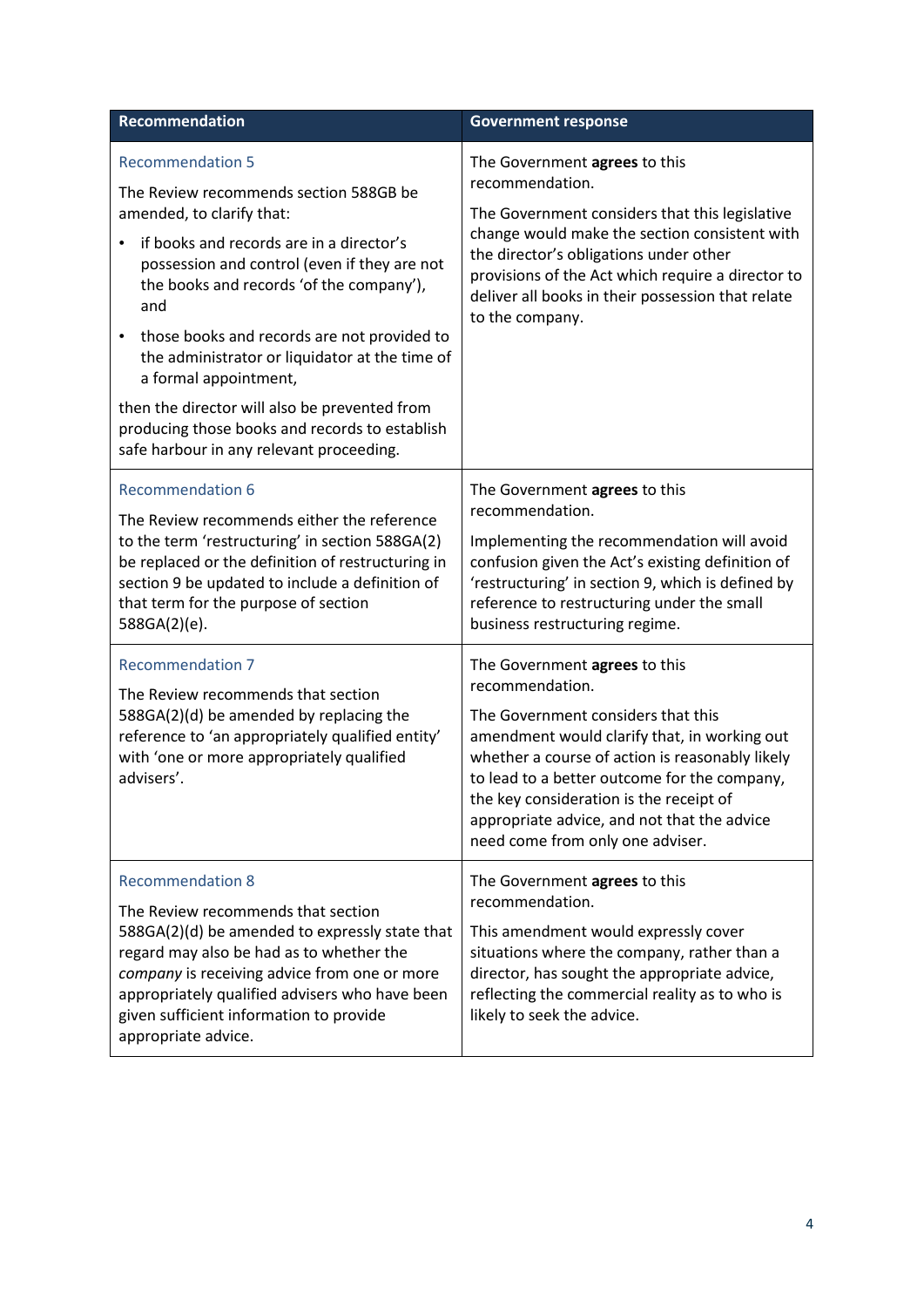| Recommendation                                                                                                                                                                                                                          | <b>Government response</b>                                                                                                                                                                                                                                                                                                                                                                                                                                                                                                                                                                                                                          |
|-----------------------------------------------------------------------------------------------------------------------------------------------------------------------------------------------------------------------------------------|-----------------------------------------------------------------------------------------------------------------------------------------------------------------------------------------------------------------------------------------------------------------------------------------------------------------------------------------------------------------------------------------------------------------------------------------------------------------------------------------------------------------------------------------------------------------------------------------------------------------------------------------------------|
| <b>Recommendation 9</b><br>The Review recommends amending subsections<br>588GA(4)(a) and 588GA(4)(a)(i) to align the<br>wording of those provisions with the wording of<br>the employee entitlement safeguard in<br>Regulation 5.3B.24. | The Government agrees to this<br>recommendation.                                                                                                                                                                                                                                                                                                                                                                                                                                                                                                                                                                                                    |
|                                                                                                                                                                                                                                         | The Government agrees that achieving<br>consistency in the reference to payment of<br>employee entitlements with the wording used<br>in the relevant small business restructuring<br>regulation is desirable.                                                                                                                                                                                                                                                                                                                                                                                                                                       |
|                                                                                                                                                                                                                                         | The amendment would harmonise the<br>terminology of the Act and the small business<br>restructuring regulation without changing the<br>intended operation of the provisions.                                                                                                                                                                                                                                                                                                                                                                                                                                                                        |
| <b>Recommendation 10</b>                                                                                                                                                                                                                | The Government notes this recommendation.                                                                                                                                                                                                                                                                                                                                                                                                                                                                                                                                                                                                           |
| The Review recommends that a finite list of tax<br>reporting obligations be included in subsection<br>588GA(4)(a)(ii).                                                                                                                  | The Australian Taxation Office (ATO) assists<br>businesses to ensure that their tax reporting<br>obligations are met. The Government will<br>consider the inclusion of tax reporting guidance<br>for directors in the 'best practice guidance'<br>referred to at Recommendation 4.                                                                                                                                                                                                                                                                                                                                                                  |
| <b>Recommendation 11</b><br>The Review recommends the deletion of<br>subsection 588GA(4)(b)(ii).                                                                                                                                        | The Government agrees to this<br>recommendation.<br>The recommended change would assist<br>directors in determining their compliance with<br>the safe harbour pre-conditions by removing<br>the prescriptive reference to more than one<br>failure in complying with the relevant<br>obligations to pay employees and meet tax<br>lodgments. This will allow a wholly principles-<br>based approach to ensuring compliance under<br>subsection 588GA(4) given the retained<br>requirement for 'substantial compliance' with<br>those obligations.<br>The Government will consider how to provide<br>further clarity to assist stakeholders with the |
|                                                                                                                                                                                                                                         | interpretation of substantial compliance,<br>referred to below in the response to<br>Recommendation 12.                                                                                                                                                                                                                                                                                                                                                                                                                                                                                                                                             |